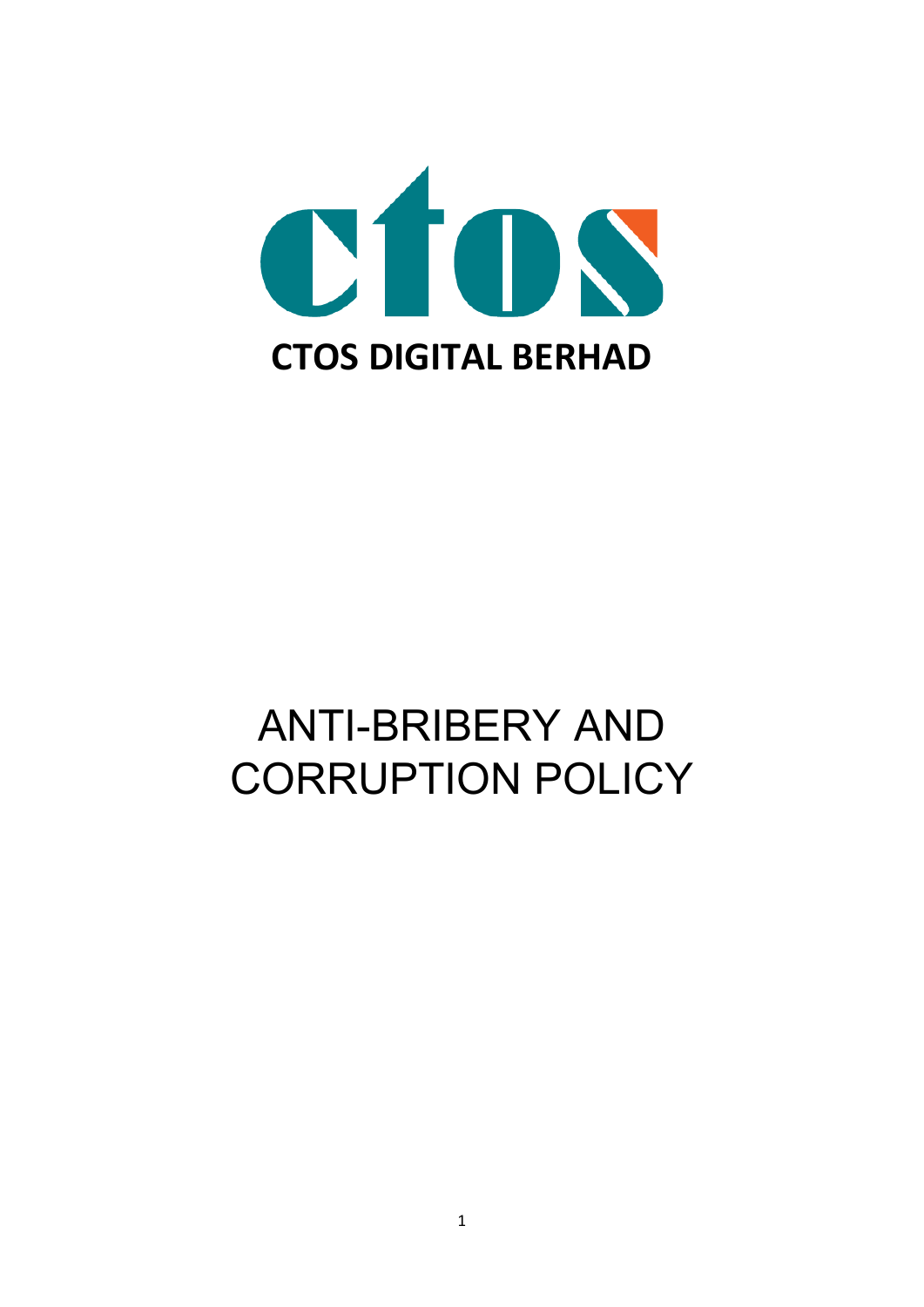# **Contents**

| 9. RECOGNITION OF LOCAL AND INTERNATIONAL LEGISLATION |
|-------------------------------------------------------|
|                                                       |
|                                                       |
|                                                       |
|                                                       |
|                                                       |
|                                                       |
|                                                       |
|                                                       |
|                                                       |
|                                                       |
|                                                       |
|                                                       |
|                                                       |
|                                                       |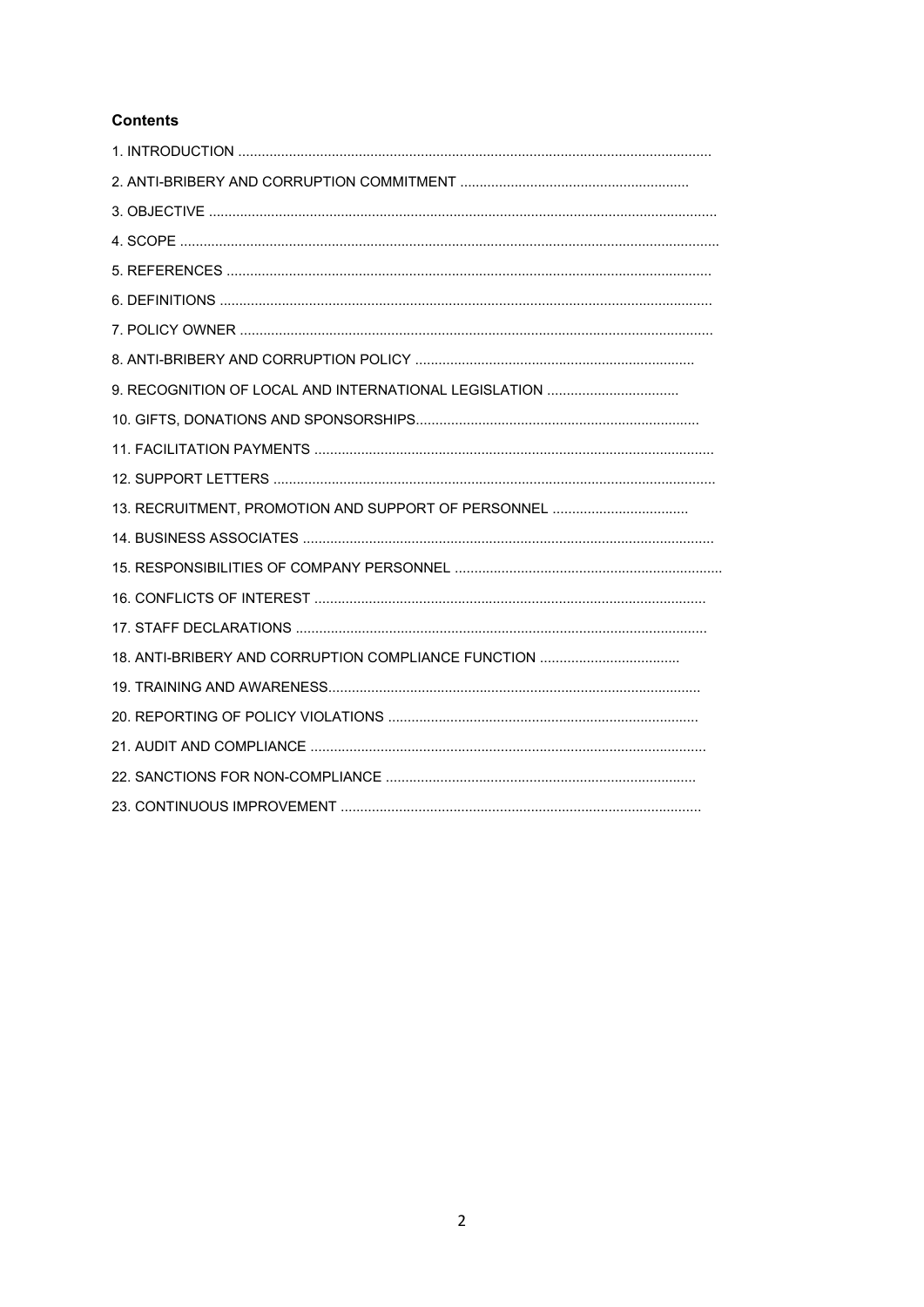#### **1. INTRODUCTION**

The Anti-Bribery and Corruption Policy ("ABC Policy" and/or "the Policy") is a set of guidelines and principles stringently adopted by the Company as part of its business code of conduct and ethics. Having a clear and unambiguous policy statement on the Company's position regarding Bribery & Corruption forms the cornerstone of an effective business integrity system.

#### **2. ANTI-BRIBERY AND CORRUPTION COMMITMENT**

The Company is committed to conducting business dealings with integrity. This means avoiding practices of Bribery & Corruption of all forms in the Company's daily operations.

The Company has adopted a zero-tolerance approach against all forms of bribery and corruption. Employees who refuse to pay bribes or participate in acts of corruption will not be penalised even if such refusal may result in losing business.

The Policy leverages on the values and core principles as commonly recognized in generally accepted business codes of conduct and ethics. Full compliance to both the spirit and the letter of this Policy is mandatory and should be maintained using a principle-based approach.

#### **3. OBJECTIVE**

This policy sets out the Company's overall position on bribery and corruption in all its forms.

#### **4. SCOPE**

This policy is applicable to the Company, its Controlled Organisations, business associates, resellers, agents and distributors acting on the Company's behalf, the Board of Directors and all the Company's Personnel.

#### **5. REFERENCES**

Code of Business Conduct and Ethics

Corporate Gift and Business Entertainment Policy

Whistleblowing Policy

#### **6. DEFINITIONS**

"Audit Committee" means the Audit Committee of the Board of Directors of the Company;

"Bribery & Corruption" means any action which would be considered as an offence of giving or receiving 'gratification' under the Malaysian Anti-Corruption Commission Act 2009 (MACCA) and all amendments thereof. In practice, this means offering, giving, receiving or soliciting something of value in an attempt to illicitly influence the decisions or actions of a person who is in a position of trust within an organisation.

Bribery may be 'outbound', where someone acting on behalf of the Company attempts to influence the actions of someone external, such as a Government official or client decision-maker. It may also be 'inbound', where an external party is attempting to influence someone within the Company such as a senior decision-maker or someone with access to confidential information.

"Gratification" is defined in the MACCA to mean the following: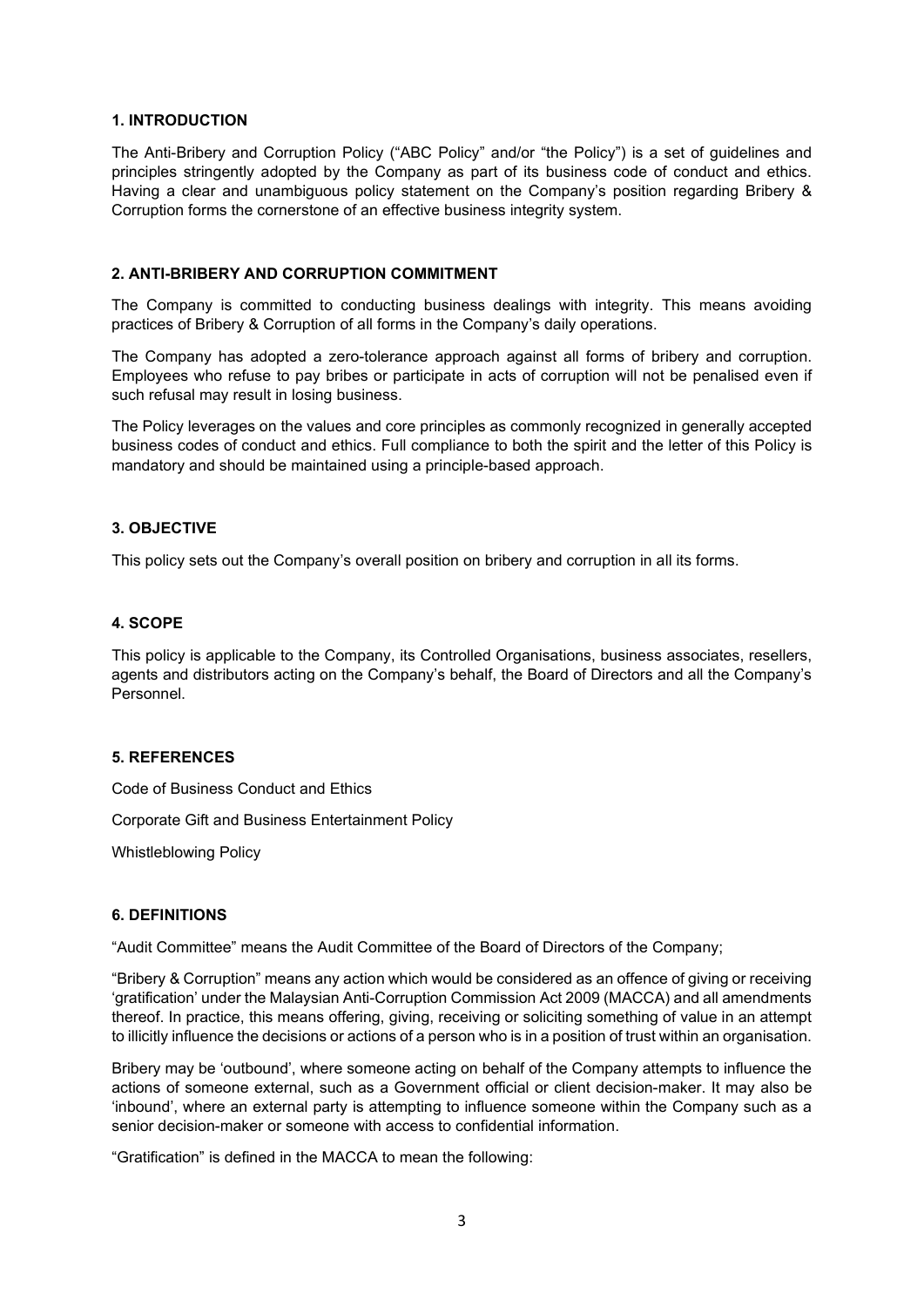(a) money, donation, gift, loan, fee, reward, valuable security, property or interest in property being property of any description whether movable or immovable, financial benefit, or any other similar advantage;

(b) any office, dignity, employment, contract of employment or services, and agreement to give employment or render services in any capacity;

(c) any payment, release, discharge or liquidation of any loan, obligation or other liability, whether in whole or in part;

(d) any valuable consideration of any kind, any discount, commission, rebate, bonus, deduction or percentage;

(e) any forbearance to demand any money or money's worth or valuable thing;

(f) any other service or favour of any description, including protection from any penalty or disability incurred or apprehended or from any action or proceedings of a disciplinary, civil or criminal nature, whether or not already instituted, and including the exercise or the forbearance from the exercise of any right or any official power or duty; and

(g) any offer, undertaking or promise, whether conditional or unconditional, of any Gratification within the meaning of any of the preceding paragraphs (a) to (f).

"Business Associate" means an external party with whom the Company has, or plans to establish, some form of business relationship. This may include clients, customers, resellers, joint ventures, joint venture partners, consortium partners, outsourcing providers, contractors, consultants, subcontractors, suppliers, vendors, advisers, agents, distributors, representatives, intermediaries and investors.

"Conflict of Interest" means when a person's own interests either influence, have the potential to influence, or are perceived to influence their decision making at the Company.

"Controlled organisation" means an entity where the Company has the decision-making power over the organisation such that it has the right to appoint and remove the management. This would normally be where the Company has the controlling interest (>50% of the voting share ownership), but it could be where there is an agreement in place that the Company has the right to appoint the management, for example a joint venture where the Company has the largest (but still <50%) allocation of the voting shares;

"Corporate Gift" means something given from one organisation to another, with the appointed representatives of each organisation giving and accepting the gift. Corporate gifts may also be promotional items given out equally to the general public at events, road shows, trade shows and exhibitions as a part of building the Company's brand. The gifts are given transparently and openly, with the implicit or explicit approval of all parties involved. Corporate gifts normally bear the Company name and logo. Examples of Corporate Gifts include items such as diaries, festival hampers, table calendars, pens, notepads, plaques and many others.

"Donation & Sponsorship" means charitable contributions and sponsorship payments made to support the community. Examples include sponsorship of educational events, supporting NGOs, and other social causes;

"Exposed Position" means a staff position identified as vulnerable to bribery through a risk assessment. Such positions may include any role involving: procurement or contract management; financial approvals; human resource; relations with government officials or government departments; sales; positions where negotiation with an external party is required; or other positions which the Company has identified as vulnerable to bribery;

"GM HR" means General Manager of Human Resources

"Hospitality" means the considerate care of guests, which may include refreshments, accommodation and entertainment at a restaurant, hotel, club, resort, convention, concert, sporting event or other venue such as Company offices, with or without the personal presence of the host. Provision of travel may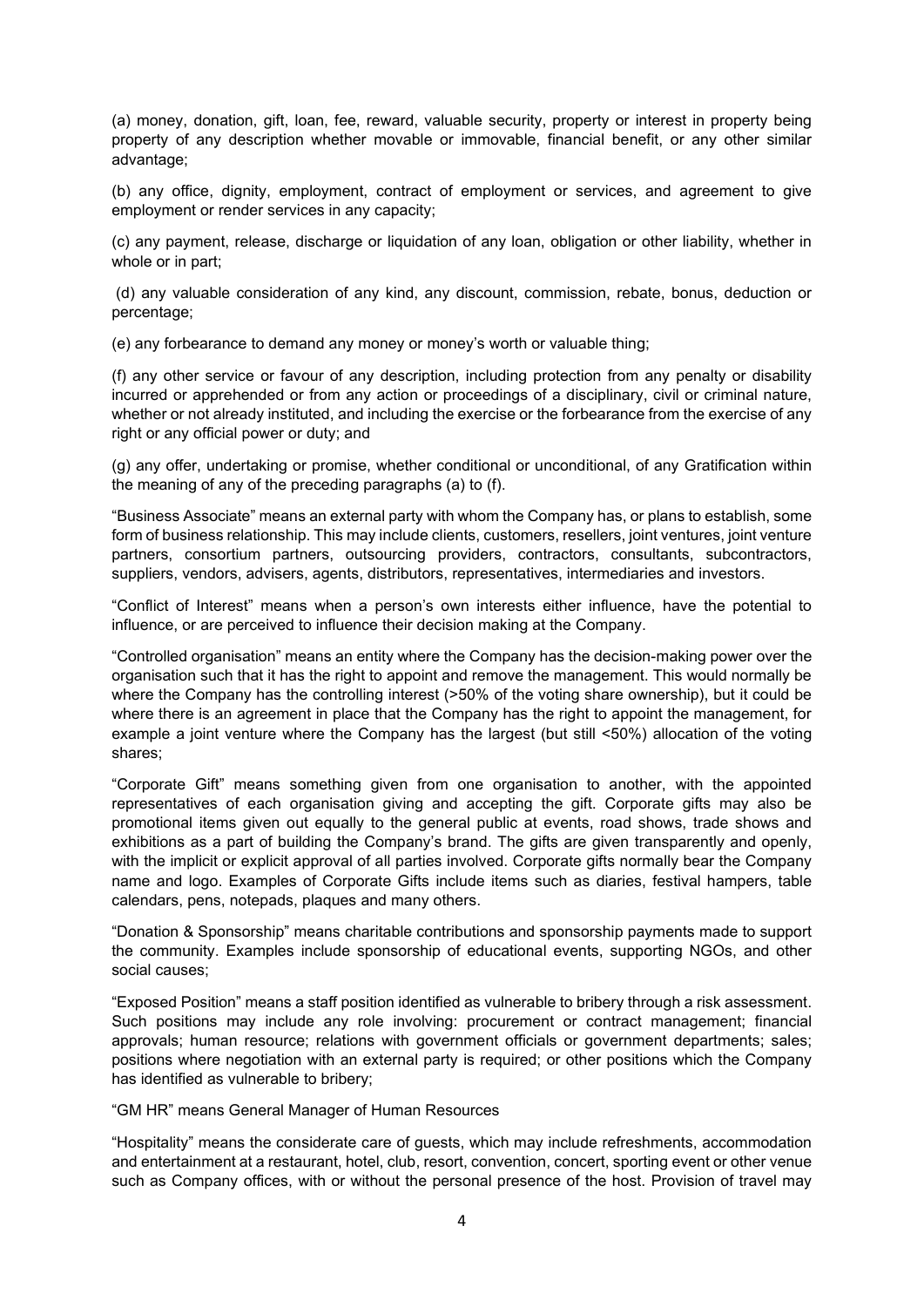also be included, as may other services such as provision of guides, attendants and escorts; use of facilities such as a spa, golf course or ski resort with equipment included and many others.

"CTOS Group" or "Company" refers to CTOS Digital Sdn Bhd, CTOS Data Systems Sdn Bhd, CTOS Business Systems Sdn Bhd, Intellidata Solutions Sdn Bhd, Automated Mail Responder Sdn Bhd, CTOS Basis Sdn Bhd, CTOS SG Ptd Ltd, CIBI Information Inc and its group of companies;

"Personnel" means directors and all individuals directly contracted to the Company on an employment basis, including permanent and temporary employees.

## **7. POLICY OWNER**

Human Resources (HR) is the owner of this policy.

## **8. ANTI-BRIBERY AND CORRUPTION POLICY**

8.1 Bribery and corruption in all its forms as it relates to the activities of the Company and its Business Associates is prohibited.

8.2 Bribery and corruption may take the form of anything of value, such as money, goods, services, property, privilege, employment position or preferential treatment. Personnel of the Company and its business associates shall not therefore, whether directly or indirectly, offer, give, receive or solicit any item of value, in the attempt to illicitly influence the decisions or actions of a person in a position of trust within an organisation, either for the intended benefit of the Company or the persons involved in the transaction.

8.3 The anti-bribery and corruption statement applies equally to its business dealings with commercial ('private sector') and Government ('public sector') entities, and includes their directors, personnel, agents and other appointed representatives. Even the possible appearance of bribery or corruption is to be avoided, in particular when dealing with Government officials.

8.4 The anti-bribery and corruption statement applies to all countries worldwide, without exception and without regard to regional customs, local practices or competitive conditions.

8.5 No employee or external party will suffer demotion, penalty or other adverse consequences in retaliation for refusing to pay or receive bribes or participate in other illicit behaviour.

8.6 The Company is also committed to conducting due diligence checks on prospective Personnel, particularly as it relates to appointments to positions where a significant bribery or corruption risk has been identified.

## **9. RECOGNITION OF LOCAL AND INTERNATIONAL LEGISLATION**

9.1 The Company is committed to conducting its business ethically and in compliance with all applicable laws and regulations in the countries where it does business.

9.2 These laws include but are not limited to the Malaysian Penal Code (Act 574) (and its amendments), the Malaysian Anti-Corruption Commission Act 2009 and its amendments, the Companies Act 2016, the US Foreign Corrupt Practices Act 1977, and the UK Bribery Act 2010. These laws prohibit bribery and acts of corruption, and mandate that companies establish and maintain accurate books and records and sufficient internal controls.

9.3 In cases where there is a conflict between mandatory laws and the principles contained in this and other policies, the law shall prevail.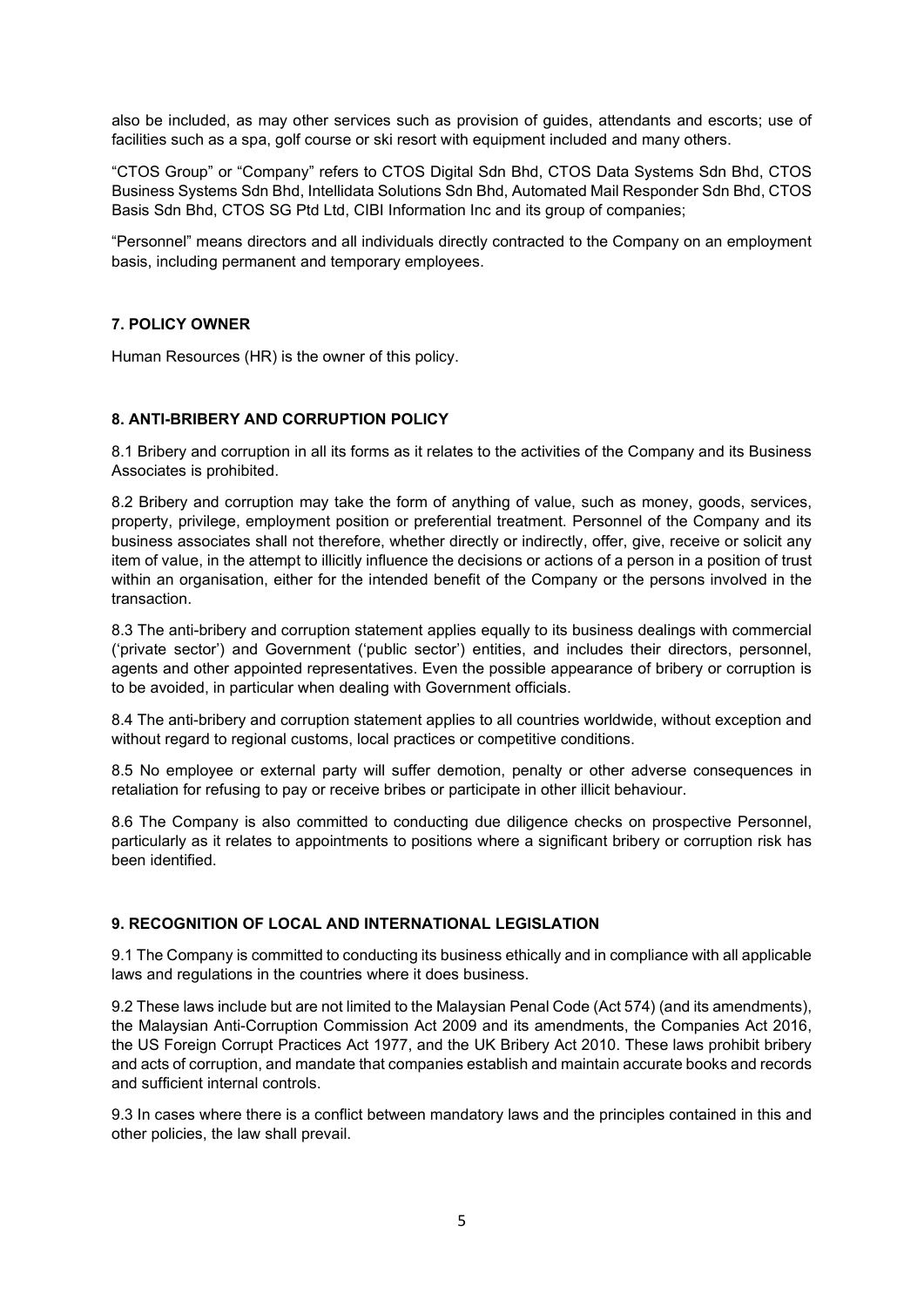#### **10. GIFTS, DONATIONS AND SPONSORSHIPS**

10.1 Company Personnel are prohibited from receiving or asking for (soliciting) gifts from external parties. Under no circumstances may Personnel accept gifts in the form of cash or cash equivalent, including gift certificates, loans, commissions, coupons, discounts or any other related forms. Further details are set out in Corporate Gift and Business Entertainment Policy.

10.2 The only form of gift-giving allowed to external parties is a Corporate Gift. Any gift-giving or event of Hospitality is subject to approval according to limits of authority and must fulfil the following conditions:

a) They are limited, customary and lawful under the circumstances;

b) They do not have or are perceived to have (by either the giver or the receiver), any effect on actions or decisions.

c) There must be no expectation of any specific favour or improper advantages from the intended recipients;

d) The independent business judgment of the intended recipients must not be affected;

e) There must not be any corrupt / criminal intent involved; and

f) The giving out of the gift and Hospitality must be done in an open and transparent manner.

10.3 Donation & Sponsorship are permitted in accordance with the Company's appropriate policies in force from time to time. However, the Company prohibits the giving and receiving of Donation & Sponsorship to influence business decisions.

10.4 The Company shall not make donations and sponsorships (in money, time or products) to (i) political parties, (ii) politicians and their associates, (iii) facilitate political activities, and (iv) to persons that may have affiliations thereto. In essence, neither donations nor sponsorships whether in money, time or products are to be made to any organizations, or in respect of activities or persons that give rise to doubt, suspicion or which may reflect upon the Company poorly.

## **11. FACILITATION PAYMENTS**

11.1 The Company adopts a strict policy of disallowing the use of facilitation payments in its business and further forbids any of its Business Associates in carrying out the same in connection with business dealings involving the Company and/or its facilities and premises. Facilitation payment is a payment or other provision made personally to an individual or party(ies) in control of a process or decision. It is given to secure or expedite the performance of a routine or administrative duty or function

11.2 Personnel shall decline to make the payment and report to GM HR immediately when they encounter any requests for a facilitation payment. In addition, if a payment has been made and Personnel are unsure of the nature, the GM HR must be notified immediately, and the payment recorded accordingly.

11.3 Only in the event that an employee's security is at stake is it permitted to make the payment. The employee must immediately report the incident to their Head of Department and GM HR to record the details and keep a record of what was spent or if there were any improprieties.

## **12. SUPPORT LETTERS**

The Company awards tenders, contracts and employee positions purely on a merit basis. Therefore, support letters in all forms shall not be recognised as part of the business decision making process.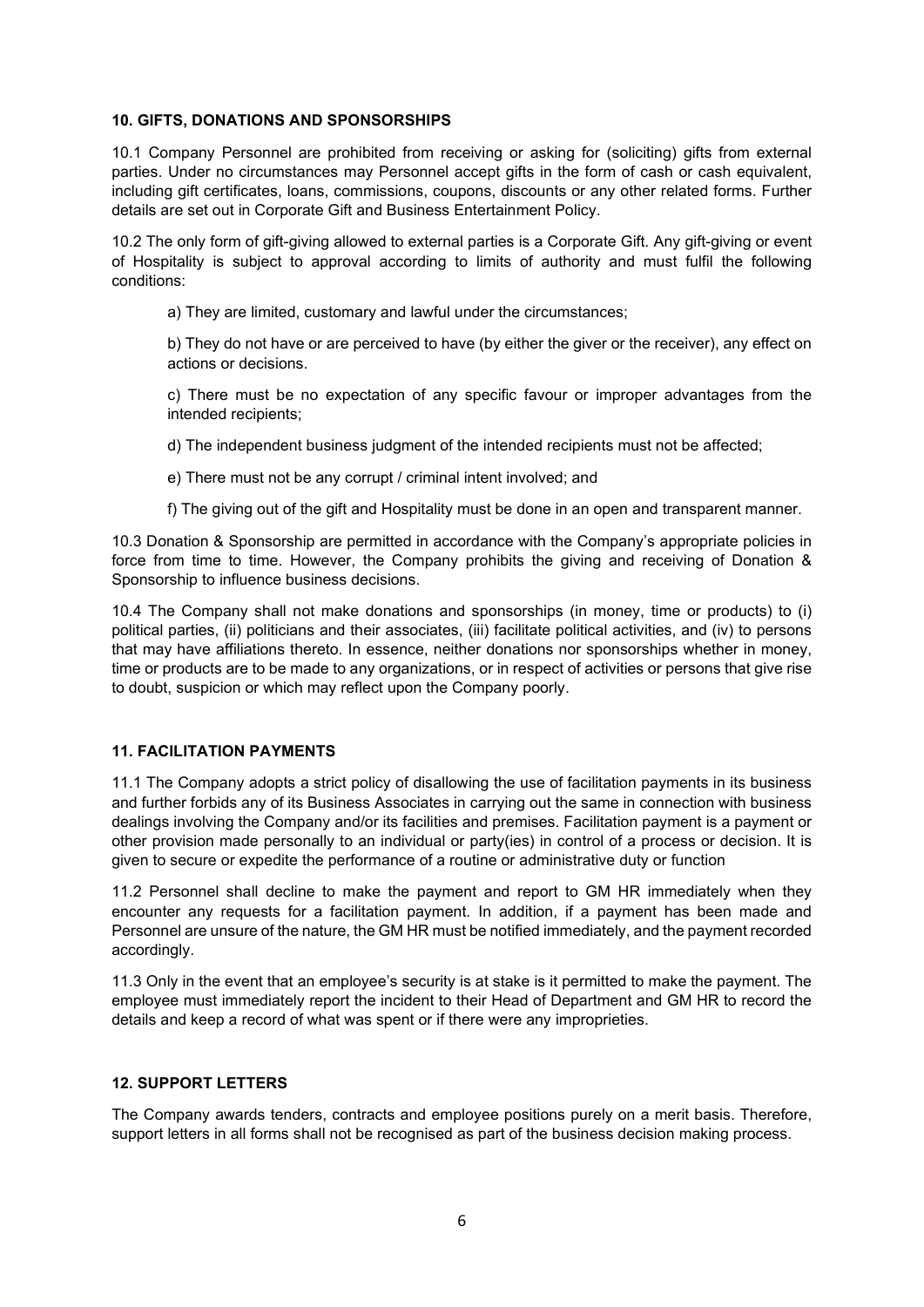#### **13. RECRUITMENT, PROMOTION AND SUPPORT OF PERSONNEL**

13.1 The Company recognises the value of integrity in its Personnel and Business Associates. The Company's recruitment, training, performance evaluation, remuneration, recognition and promotion for all Personnel, including management, shall be designed and regularly updated to recognize integrity

13.2 The Company does not offer employment to prospective Personnel in return for their having improperly favoured the Company in a previous role.

#### **14. BUSINESS ASSOCIATES**

14.1 All Business Associates (including external providers such as consultants, advisors, and agents) acting on behalf of the Company or in connection with the Company in certain business dealings are required to comply with this Policy and all other policies as it relates to them.

14.2 In circumstances where the Company retains controlling interest, such as in certain joint venture agreements, Business Associates are required to adhere to this Policy. Where the Company does not have controlling interest, associates are encouraged to comply with the same.

14.3 Due diligence should also be carried out with regards to any Business Associates intending to act on the Company's behalf as an agent, reseller or distributor or in other representative roles, to ensure that the entity is not likely to commit an act of Bribery & Corruption in the course of its work with the Company.

14.4 The extent of the due diligence should be based on a Bribery & Corruption risk assessment. Due diligence may include a search through relevant databases, checking for relationships with public officials, self-declaration, and documenting the reasons for choosing one particular Business Associate over another. The results of the due diligence process must be documented, retained for at least seven years and produced on request by the custodian of the process.

14.5 The Company shall include standard clauses in all contracts with Business Associates enabling the Company to terminate the contract in the event that bribery or an act of corruption has been proved to occur. Additional clauses may also be included for Business Associates acting on the Company's behalf where a significant bribery risk has been identified.

## **15. RESPONSIBILITIES OF CTOS GROUP PERSONNEL**

15.1 The Personnel (including its directors, and directors and Personnel of its Controlled Organisations) are required to carry out those responsibilities and obligations relating to the Company's anti-bribery and corruption stance, alongside those already in existence, which includes the following:

a) Be familiar with applicable requirements and directives of the policy and communicate them to subordinates;

b) Promptly record all transactions and payments in the Company's books and records accurately and with reasonable detail;

c) Ask the GM HR if any questions about this policy arise or if there is a lack of clarity about the required action in a particular situation;

d) Always raise suspicious transactions and other "red flags" (indicators of Bribery & Corruption) to immediate superiors for guidance on the next course of action;

e) Be alert to indications or evidence of possible violations of this policy;

f) Promptly report violations or suspected violations through appropriate channels;

g) Attend required anti-bribery and corruption training as required according to position; and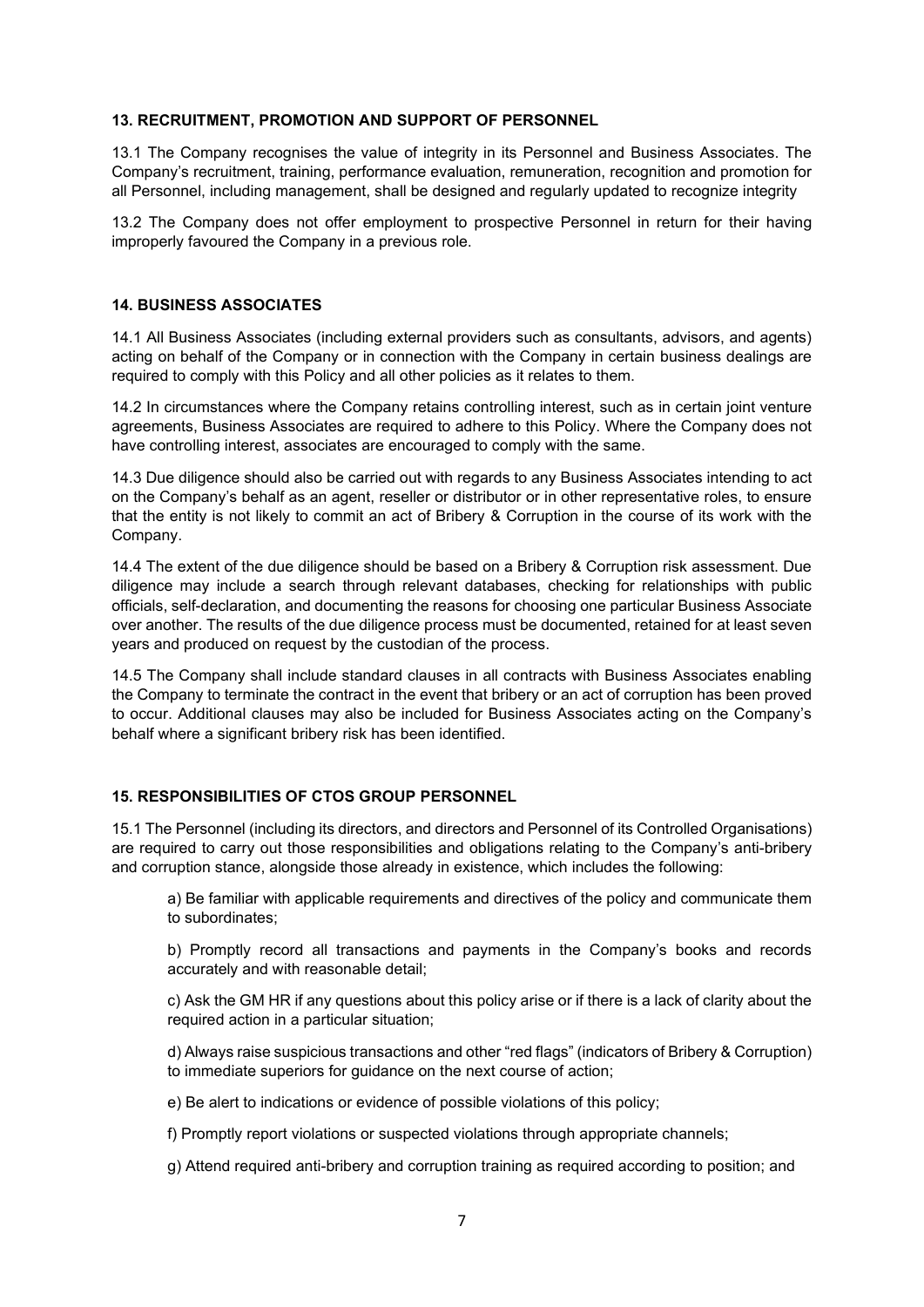h) Not misuse their position or the Company's name for personal advantage.

15.2 When dealing with business associates, all Personnel shall not:

a) express unexplained or unjustifiable preference for certain parties;

b) make any attempt at dishonestly influencing their decisions by offering, promising or conferring advantage;

c) exert improper influence to obtain benefits from them; and

d) directly or indirectly offer or make promise or corrupt payments, in cash or in kind for a specific favour or improper advantage from them.

15.3 During an active or anticipated procurement or tender exercise, Personnel participating in the exercise in any way whatsoever, shall not:

a) receive gifts or Hospitality or any kind from any external party participating, planning to participate, or expected to participate, in the procurement or tender exercise;

b) provide anything other than a Corporate Gift and token Hospitality to any external/third party related to the exercise;

c) be involved in any discussions regarding business or employment opportunities, for personal benefit or for the benefit of a Business Associate or other related parties;

d) abuse the decision-making and other delegated powers given by the top management; and

e) bypass normal procurement or tender process and procedure.

15.4 When dealing with external parties in a position to make a decision to the Company's benefit (such as a Government official or client), Personnel shall not:

a) offer, promise or make any attempt at dishonestly influencing the person's decision by directly or indirectly offering or making any promise of corrupt payments, in cash or in kind;

b) be involved in any discussions regarding business or employment opportunities, for their own personal benefit or for the benefit of the external party or other related parties;

c) otherwise abuse the decision-making and other delegated powers given by the top management, in order to illicitly secure an outcome which would be to the commercial advantage to themselves and/or the Company; and

d) exert improper influence to obtain personal benefits from them.

15.5 The Company's managers have a particular responsibility to ensure that the requirements of this Policy are applied and complied with within their department or function and to monitor compliance with the policy. They also must ensure that subordinates in 'exposed positions' is duly aware of this policy contents and to comply fully in implementing this policy.

15.6 HR have a particular responsibility to ensure that the requirements of this Policy are applied and complied with within their department or function and to monitor compliance with the policy.

#### **16. CONFLICTS OF INTEREST**

16.1 Conflicts of interest arise in situations where there is personal interest that could be considered to have potential interference with objectivity in performing duties or exercising judgment on behalf of the Company. All Personnel should avoid situations in which personal interest could conflict with their professional obligations or duties. Personnel must not use their position, official working hours, Company's resources and assets, or information available to them for personal gain or to the Company's disadvantage.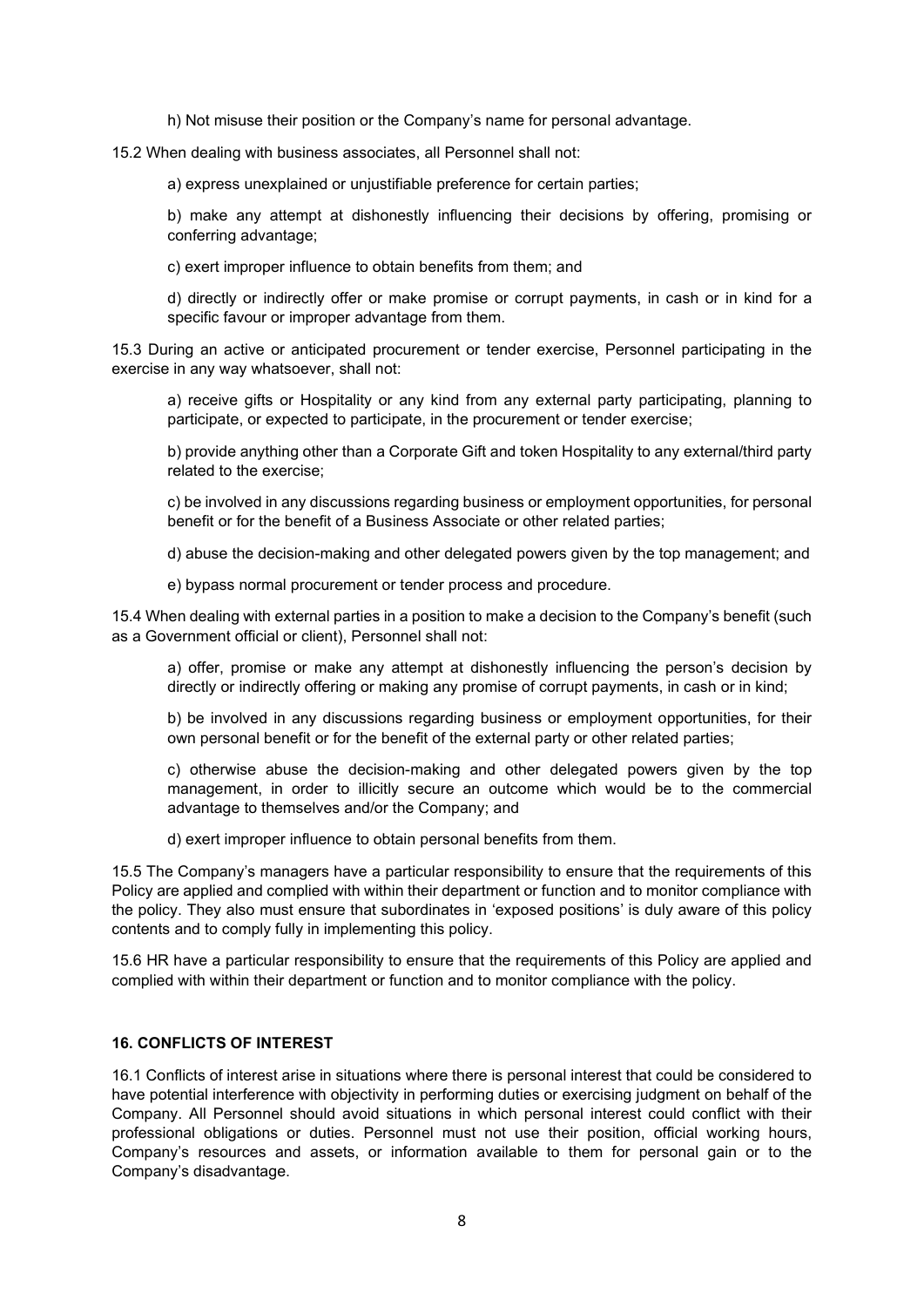16.2 In situations where a conflict does occur, Personnel are required to declare the matter to the Company's management.

## **17. STAFF DECLARATIONS**

17.1 All Personnel shall certify in writing that they have read, understood and will abide by this Policy. A copy of this declaration shall be documented and retained by HR for the duration of the Personnel's employment.

17.2 HR reserves the right to request information regarding an employee's assets in the event that the person is implicated in any incident or allegation involving Bribery & Corruption.

## **18. ANTI-BRIBERY AND CORRUPTION COMPLIANCE FUNCTION**

18.1 The Company shall establish and maintain an anti-bribery and corruption compliance function within the HR to oversee the design, implementation and management of this Policy.

18.2 HR shall perform functions below within the Company structure, equipped to act effectively against Bribery & Corruption:

a) provide advice and guidance to Personnel on this Policy and issues relating to bribery and corruption;

b) take appropriate steps to ensure that adequate monitoring, measurement, analysis and evaluation of the Policy is performed; and

c) report on the performance of this Policy to the top management and Audit Committee when required.

18.3 The Company shall conduct regular risk assessments to identify the bribery and corruption risks affecting the business, set anti-bribery and corruption objectives, and assess the effectiveness of the controls in achieving those objectives.

## **19. TRAINING AND AWARENESS**

19.1 The Company shall conduct an awareness programme for all its Personnel on the Company's position regarding anti-bribery and corruption, integrity and ethics.

19.2 The Company aims to provide training periodically, in commensurate with the level of Bribery & Corruption risk related to the position. Training should be provided to Personnel who are:

- a) new to the Company; and
- b) appointed to or currently occupying Exposed Positions.

19.3 HR shall maintain records to identify which Personnel have received training, receiving relevant communication on the policy and update the training schedule.

## **20. REPORTING OF POLICY VIOLATIONS**

20.1 Suitable reporting channels shall be established and maintained for receiving information regarding violations of this policy, and other matters of integrity provided in good faith by the Company Personnel and/or external parties.